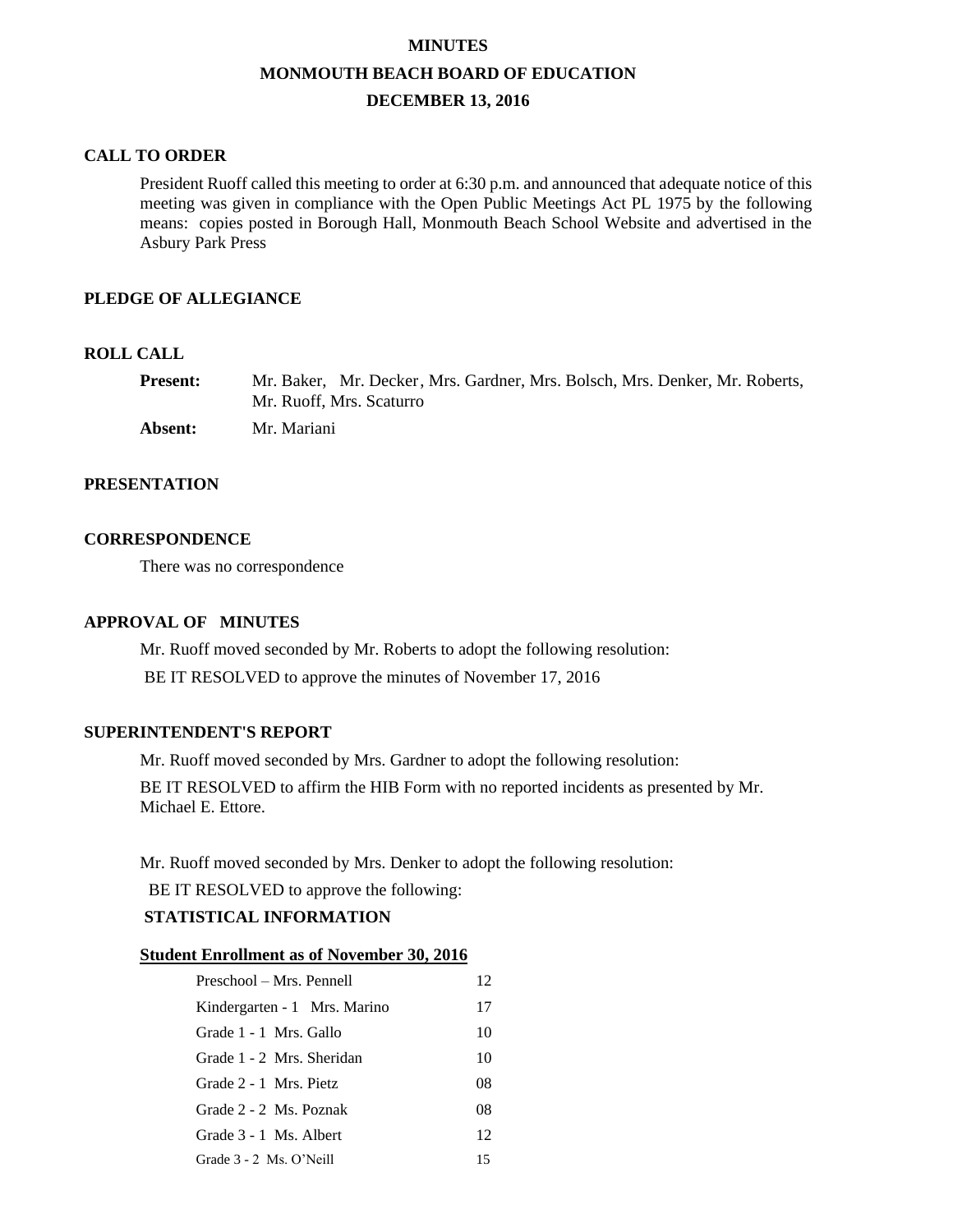|                               | Grade 4 - 1 Mrs. Brown                   |       | 14       |  |  |
|-------------------------------|------------------------------------------|-------|----------|--|--|
|                               | Grade 4 - 2 Mrs. Santry                  |       | 13       |  |  |
|                               | Grade 5 - 1 Mrs. Vaccarelli              |       | 14       |  |  |
|                               | Grade 5 - 2 Mr. Vastano                  |       | 14       |  |  |
|                               | Grade 6 - 1 Mrs. Mahoney                 |       | 14       |  |  |
|                               | Grade 6 - 2 Mrs. Silakowski              |       | 13       |  |  |
|                               | Grade 7 - 1 Mrs. Sullivan                |       | 18       |  |  |
|                               | Grade 7 - 2 Mr. Vincelli                 |       | 18       |  |  |
|                               | Grade 8 - 1 Mrs. Maxcy                   |       | 15       |  |  |
|                               | Grade 8 - 2 Mrs. McMahon                 |       | 15       |  |  |
|                               |                                          | Total | 240      |  |  |
|                               | Special Education (Out of District): 3   |       |          |  |  |
|                               | One student in the following placements: |       |          |  |  |
|                               | Oceanport Schools (1)                    |       |          |  |  |
|                               | Harbor School (1)                        |       |          |  |  |
|                               | Long Branch School (1)                   |       |          |  |  |
|                               | <b>Student Attendance</b>                |       |          |  |  |
|                               | September                                | 99%   | February |  |  |
|                               | October                                  | 97%   | March    |  |  |
|                               | November                                 | 95%   | April    |  |  |
|                               | December                                 |       | May      |  |  |
|                               | January                                  |       | June     |  |  |
| <b>Staff Attendance</b>       |                                          |       |          |  |  |
|                               | September                                | 96.5% | February |  |  |
|                               | October                                  | 99%   | March    |  |  |
|                               | November                                 | 98.5% | April    |  |  |
|                               | December                                 |       | May      |  |  |
|                               | January                                  |       | June     |  |  |
| <b>Fire Drills</b>            |                                          |       |          |  |  |
| November 7, 2016 at 2:00 p.m. |                                          |       |          |  |  |
|                               |                                          |       |          |  |  |

**Security Drill** 

Lockdown – November 16, 2016 at 10 a.m.

Mr. Ettore distributed and reviewed the PARCC comparative data information

### **PUBLIC DISCUSSION**

In compliance with Open Public Meetings Act PL 1975, Chapter 10:4-12 subsection b, - A public body may exclude the public only from that portion of a meeting at which the public body discusses any matter involving the employment, appointment, termination of employment, terms and conditions of employment evaluation of the performance of promotion or discipline of any specific prospective public officer or employees or current public offer or employee employed or appointed by the public body, unless all the individual employees or appointees whose rights could be adversely affected request in writing that such matter or matters be discussed at a public meeting. As per Board Bylaws, 0167, public participation in Board Meetings, such remarks are to be limited to five minutes duration. The Board of Education, though affording the opportunity for members of the public to comment will not engage and/or make remarks concerning matters of student confidentiality and/or matters of personnel wherein employees of the District have not been given notice of the Board's intent to discuss their terms and conditions of employment. Members of the public are reminded that though they are afforded the opportunity to address the Board, they are not given license to violate the laws of slander. Comments made by members of the public that are not in keeping with the orderly conduct of a public meeting will be asked to yield the floor and if they fail to do so may be subject to charges under New Jersey statues associated with disruption of a public meeting.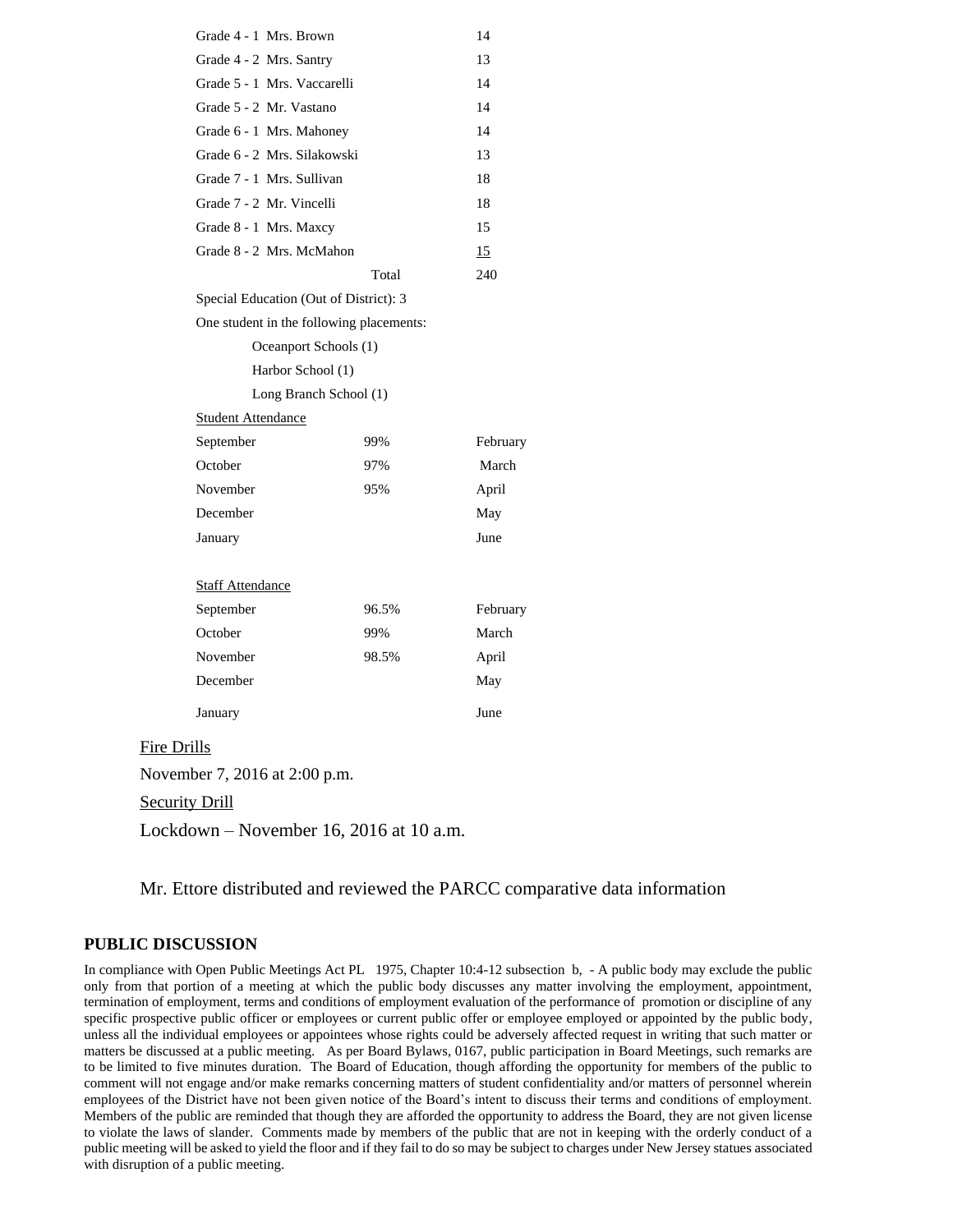There were six people present. Mr. Kammerer acknowledged tenure granted to Rianne Albert

# **PTO UPDATE**

There was no PTO update.

# **FINANCE**

Dianne Bolsch, Chair David Baker, Steve Mariani, Leo Decker

> Mrs. Bolsch moved seconded by Mr. Roberts to adopt the following resolution: BE IT RESOLVED to approve the following financial reports:

Report of the Board Secretary – November 30, 2016 Cash Balances:

**October**

| Fund 10 |    | \$2,470,536.84 |
|---------|----|----------------|
| Fund 20 | \$ | $-62,709.78$   |
| Fund 30 | \$ | 52,613.15      |
| Fund 40 | \$ |                |
| Fund 50 | \$ | 8,901.60       |
| Fund 60 | S  | 43,958.98      |

- Report of the Treasurer November
- November Payroll
- December bill list in the amount of \$97,530.55

In accordance with the reports attached:

Pursuant to NJAC 6:l20-2.13(d), I certify as of November 30, 2016 no budgetary line item account has been over expended in violation of NJAC 6:20-22.13 (ad). I hereby certify that all of the above information is correct.

#### Board Certification:

Pursuant to NJAC 6:20-2.3 (e), we certify that as of November 30, 2016 after review of the Secretary's Monthly Report and upon consultation with the appropriate district officials, that to the best of our knowledge, no major account or fund has been over expended in violation of NJAC 6:230-22.13(b) and that sufficient funds are available to meet the district's financial obligations for the remainder of the fiscal year.

**YES:** Mr. Baker, Mr. Decker, Mrs. Gardner, Mrs. Bolsch, Mrs. Denker, Mr. Roberts,

Mr. Ruoff, Mrs. Scaturro

Mrs. Bolsch moved seconded by Mr. Roberts to adopt the following resolution:

BE IT RESOLVED to send one special education student to Long Branch Schools from September through December 5 at a prorated cost of \$14,877.42 (all services included) and

BE IT FURTHER RESOLVED to withdraw student from Long Branch and send same student to Oceanport Schools from December 6, 2016 through June 30, 2017 at a cost of \$37,885.13 (prorated from December 6, 2016). Speech and OT are billed separately

**YES:** Mr. Baker, Mr. Decker, Mrs. Gardner, Mrs. Bolsch, Mrs. Denker,

Mr. Roberts, Mr. Ruoff, Mrs. Scaturro

Mrs. Bolsch moved seconded by Mr. Roberts to adopt the following resolution: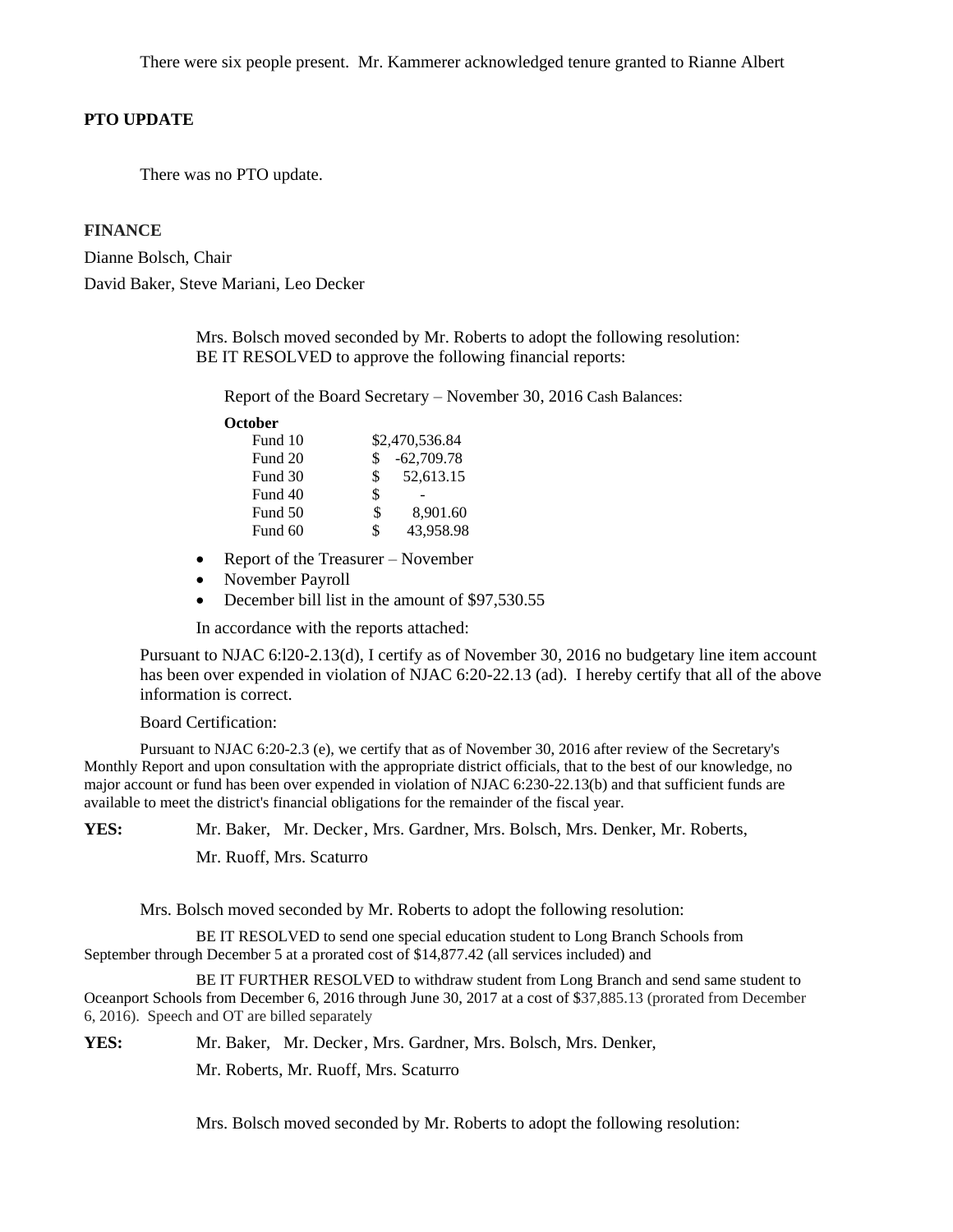BE IT RESOLVED to approve Transportation Contract with Shore Regional High School in the amount of \$8,900 to transport out of district students

**YES:** Mr. Baker, Mr. Decker, Mrs. Gardner, Mrs. Bolsch, Mrs. Denker,

Mr. Roberts, Mr. Ruoff, Mrs. Scaturro

## **PERSONNEL**

Sandi Gardner Chair,

Kathy Denker, David Roberts, Kelly Scaturro

Mrs. Gardner moved seconded by Mrs. Scaturro to adopt the following resolution:

BE IT RESOLVED to approve the following teacher/admin workshops:

- Kara Sheridan to attend a Guided Math workshop through Bureau of Education & Research on January 31, 2017 at a cost of \$245.00.
- Rachel Mogavero to attend Supporting Classrooms with Deep Independent Reading through TMI Education on December 16, 2016 at a cost of \$189.00.
- Rachel Mogavero to attend Learning Kinesthetic Applications to maximize learning through TMI Education on February 14, 2017 at a cost of \$149.00.
- Michael Kammerer to attend NJAHPERD Convention on February 27 & 28, 2017 at a cost of \$125.00.
- Michael Ettore, Alexandra Maxcy, Alison McMahon, and Dina LoPiccolo to attend the MC3 Winter Summit on January 10, 2017 at a cost of \$75.00 per person.
- Denise Sullivan to attend CIACC Education Training on February 3, 2017 at a cost of \$0.

**YES:** Mr. Baker, Mr. Decker, Mrs. Gardner, Mrs. Bolsch, Mrs. Denker, Mr. Roberts, Mr. Ruoff, Mrs. Scaturro

Mrs. Gardner moved seconded by Mrs. Scaturro to adopt the following resolution: BE IT RESOLVED to approve Jason Vastano (Grade 8 General Algebra) and Dorothy Mahoney (Grade 8 Algebra I) for PARCC Math tutorial before school during February and March at a stipend of \$461.50 each.

**YES:** Mr. Baker, Mr. Decker, Mrs. Gardner, Mrs. Bolsch, Mrs. Denker, Mr. Roberts, Mr. Ruoff, Mrs. Scaturro

> Mrs. Gardner moved seconded by Mrs. Scaturro to adopt the following resolution: BE IT RESOLVED to withdraw Meghan Vaccerelli as person to received Extracurricular Stipend for the Play and BE IT FURTHER RESOLVED to approve Emily Steeber to receive Extracurricular Stipend for Play

**YES:** Mr. Baker, Mr. Decker, Mrs. Gardner, Mrs. Bolsch, Mrs. Denker, Mr. Roberts, Mr. Ruoff, Mrs. Scaturro

# **CURRICULUM AND INSTRUCTION**

Chair Kathleen Denker

Leo Decker, Sandi Gardner, David Roberts

Mrs. Denker moved seconded by Mr. Roberts to adopt the following resolution:

BE IT RESOLVED to approve the Visual Arts Convocation through Shore Consortium for G & T **\**

**YES:** Mr. Baker, Mr. Decker, Mrs. Gardner, Mrs. Bolsch, Mrs. Denker,